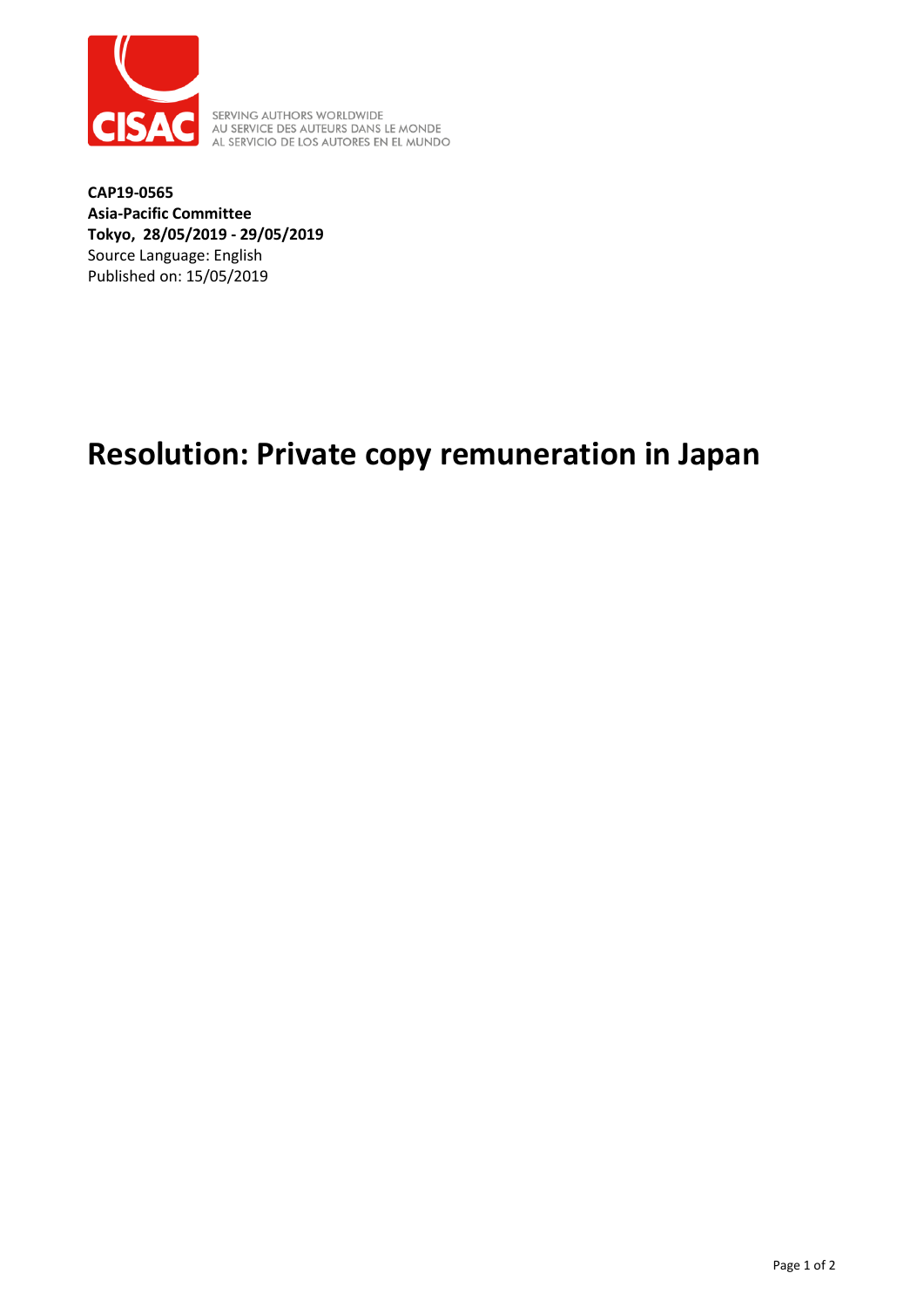The CISAC Asia-Pacific Regional Committee, comprised of authors' societies from throughout the Asia-Pacific region, met in Tokyo, on May 28<sup>th</sup> 2019:

Informed by its Japanese members JASRAC and JASPAR, the collective management organizations for authors' rights in musical works and visual art works, respectively, about the dysfunction of the current Audio and Video Home Recording Remuneration System (private copying remuneration system) in Japan;

**Noting** that, by Government decree that was last updated in 1998, the current system for remuneration for private copying in Japan is very limited in its application and effect. It only covers recording equipment and media formats that are outdated and no longer in regular use (mini-discs, digital audio tapes, digital compact cassettes, etc.). At the same time, equipment and blank media that are being widely used in the market by consumers for private copying, such as PCs, tablets and smart phones, are not subject to the remuneration system and are effectively excluded from it;

**Observing** that, in other developed markets in the world such as France and Germany, equipment and blank media that are subject to the private copying remuneration system are regularly updated, to reflect consumer behavior and ensure fair remuneration to creators;

**Disappointed** in the fact that, the legally stipulated responsibilities of producers and importers of equipment and media for private copying were deemed unclear by a Japanese court, whereas the original legislative intent of the Japanese remuneration system alone should have been enough to lead the court to find such responsibilities unequivocal and legally binding;

**Taking into account** the fact that, unlike Europe, where private copying remuneration systems are common, and Africa, where such systems are increasing rapidly, Japan is the only nation in the Asian region with a private copying remuneration system. This highlights the importance of Japan having an updated and properly-functioning private copying remuneration system, and to serve as a model for other nations in the region to follow;

**Emphasizing** that, restricting the rights of both local and foreign creators for private copying while not providing an equitable system of remuneration for them is unfair and a serious detriment to creators around the world;

**Fully supports** the opinions, actions and efforts of JASRAC and JASPAR in this regard; and

**Strongly urges** the government of Japan to expeditiously establish a new, functional, updated, modern and equitable private copying remuneration system.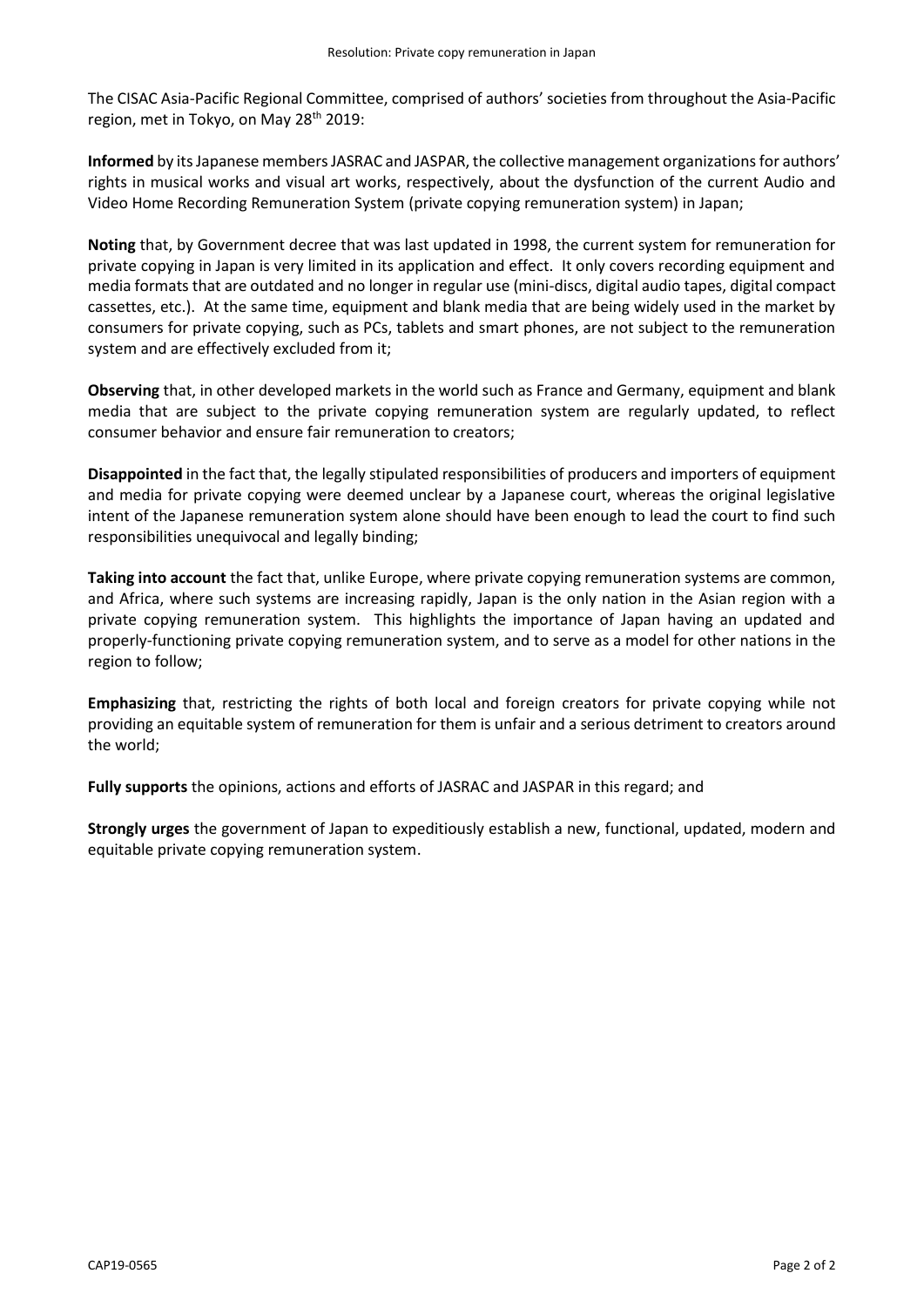**CAP19-0565** 

**Asia-Pacific Committee Tokyo, 28/05/2019 - 29/05/2019**  Source Language: English Published on: 15/05/2019

## 決議:日本における私的複製補償金制度